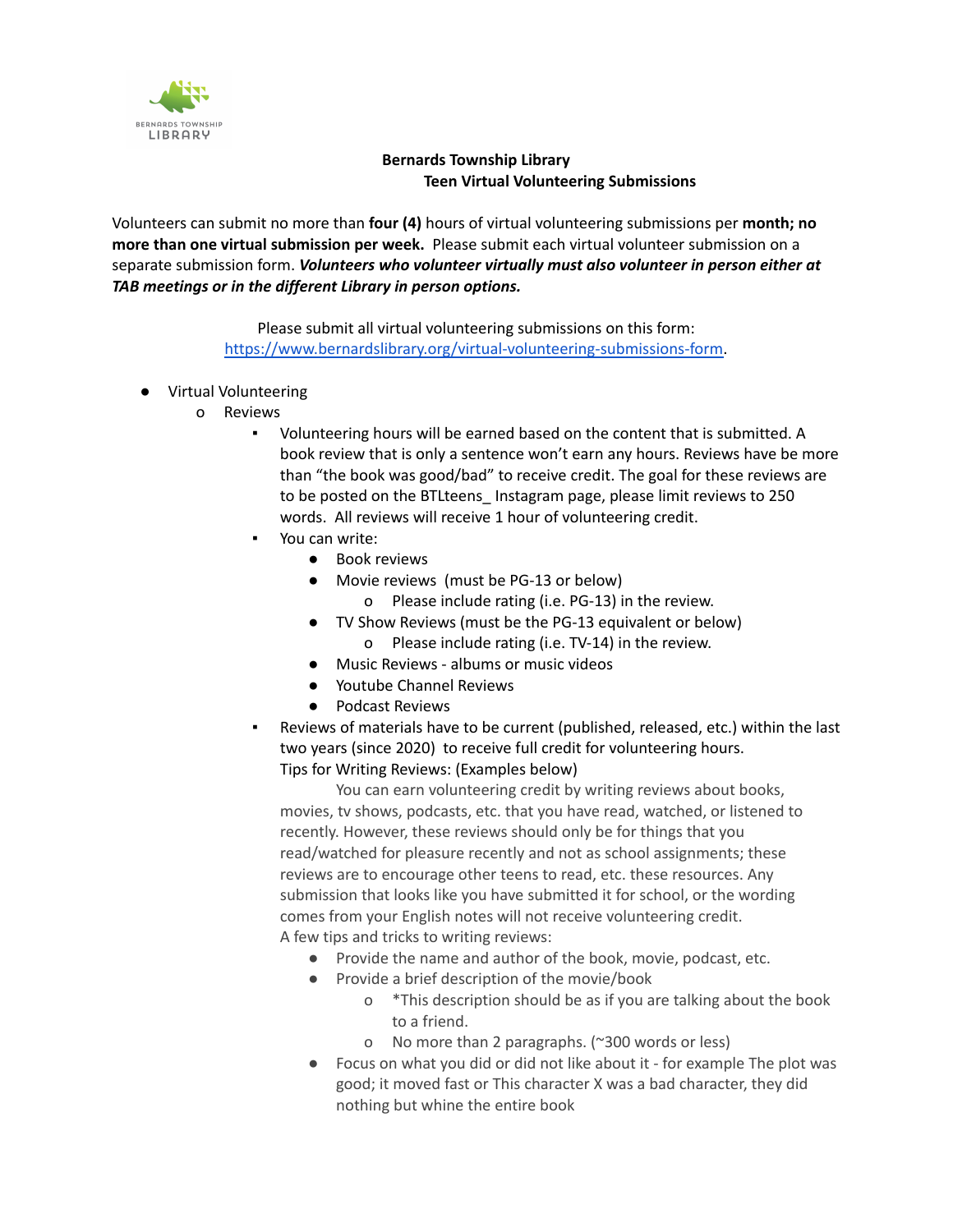

- Wrap up the review with if you would recommend or not recommend this book/movie to others.
- Ideally, the reviews are long enough to get your point across, but not too long so I can post it on the Library's Social Media. (see details above)
- Also, if it includes spoilers, please note that at the beginning of the review.
- o Spotify Playlists (1 Playlist =1 hour of volunteer time, only one playlist per month is accepted) **BTL Teens Spotify [Account](https://open.spotify.com/user/8pf9w4snvjhsvllahgn6ikvbj) Link**
	- Submitted playlists must have a cohesive theme
	- Submitted playlists must have at least 10 songs to receive volunteer credit
	- Playlists cannot contain any explicit language or offensive content
		- Playlists with racism, sexim, demeaning messages, etc. will not be accepted
	- **■** Ideas/Themes for playlists:
		- Book related
			- o Songs that remind you of a book
			- o Songs that you think characters from a book may like
			- o Songs that you think would work in a movie adaptation of that book
		- Mood related:
			- o Songs that make you feel better
			- o Songs you listen to while doing homework/studying
			- o Songs that motivate you
			- o Mood -related songs makes you happy, when you need a good cry, when you want to escape.